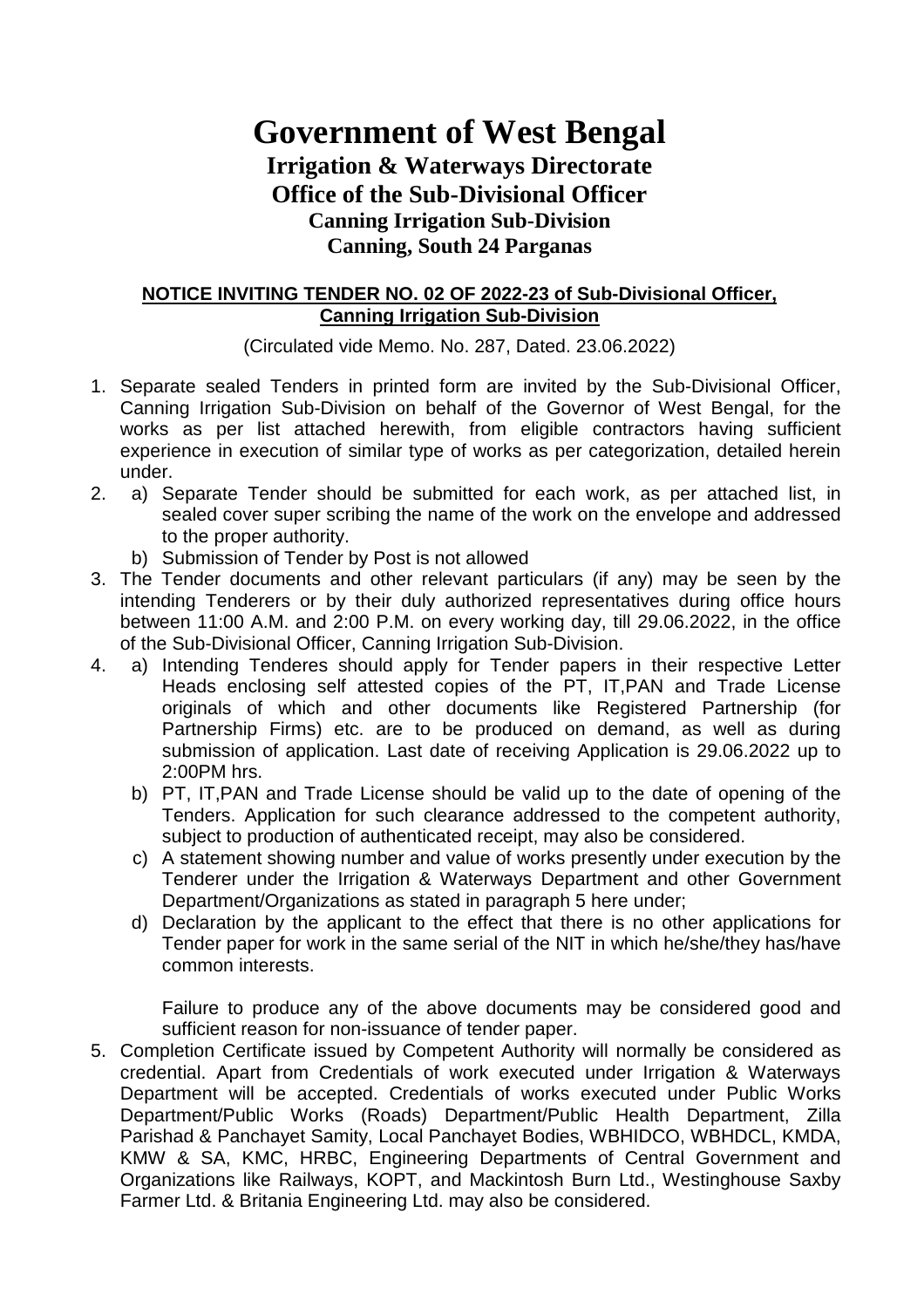**Completion certificates, containing name of work, tender number, actual year of completion (as per MB) and gross final value of works, are to be issued by competent authority as per prevailing norms. Such certificates are to be countersigned by the Executive Engineers of the Irrigation & Waterways Department and various other State Government Departments, if those are issued by some other authority.**

 Over above the completion certificates, certificate from the competent authority regarding payment received so far for the work (even if the full payment might not have been received), supported by Bank Statement showing that the corresponding amount of payment has actually been deposited in the Bank, will have to be produced in the cases of works executed under Department / Organizations other than Irrigation & Waterways Department, failing which credentials may not be considered which is informal.

 **Any suppression/misrepresentation of fact will automatically debar the applicant from participating in any tender under the Sub-Division/ Division/ Circle for at least 3(three) years from the date of detection, in addition to such other penal action as the Government may deem proper**.

### 6. **Eligibility Criteria**

- i. Eligibility of agency based on work credential will be calculated as per norms stated in the tender. While determining the eligibility criteria, the "Amount put to tender" of the work executed by the bidder will be considered towards calculation of the work credential.
- ii. Monetary value (Amount put to tender) of the executed works thus submitted will be further multiplied by the following factors to take care of the inflationary effects to arrive at the net notional amount.

| Year            | <b>Description</b>                          | <b>Multiplying factor to</b><br>arrive at net notional<br>amount |  |  |  |
|-----------------|---------------------------------------------|------------------------------------------------------------------|--|--|--|
| Current         |                                             | 1.00                                                             |  |  |  |
| ⊿st             | 1 year preceding the current financial year | 1.08                                                             |  |  |  |
| 2 <sup>nd</sup> | 2 year preceding the current financial year | 1.16                                                             |  |  |  |
| $2^{\text{rd}}$ | 3 year preceding the current financial year | 1.26                                                             |  |  |  |
| ⊿th             | 4 year preceding the current financial year | 1.36                                                             |  |  |  |
| $5^{\text{th}}$ | 5 year preceding the current financial year | 1.47                                                             |  |  |  |

- 7. Intending tenderer not satisfied with the decision of the Tender Paper Issuing Authority may prefer an appeal to the next Superior Officer. Concerned Chief Engineer will be the Appellate Authority for High Value Tenders. Necessary communication regarding his appeal to the Appellate Authority must be brought to the notice of such Authority within two working days after the date of issue of tender paper, a copy of such communication should also be submitted to the Tender Paper Issuing Authority within the same period, failing which no such appeal will be entertained.
- 8. a) Tender paper can be had on cash payment of requisite amount (non-refundable)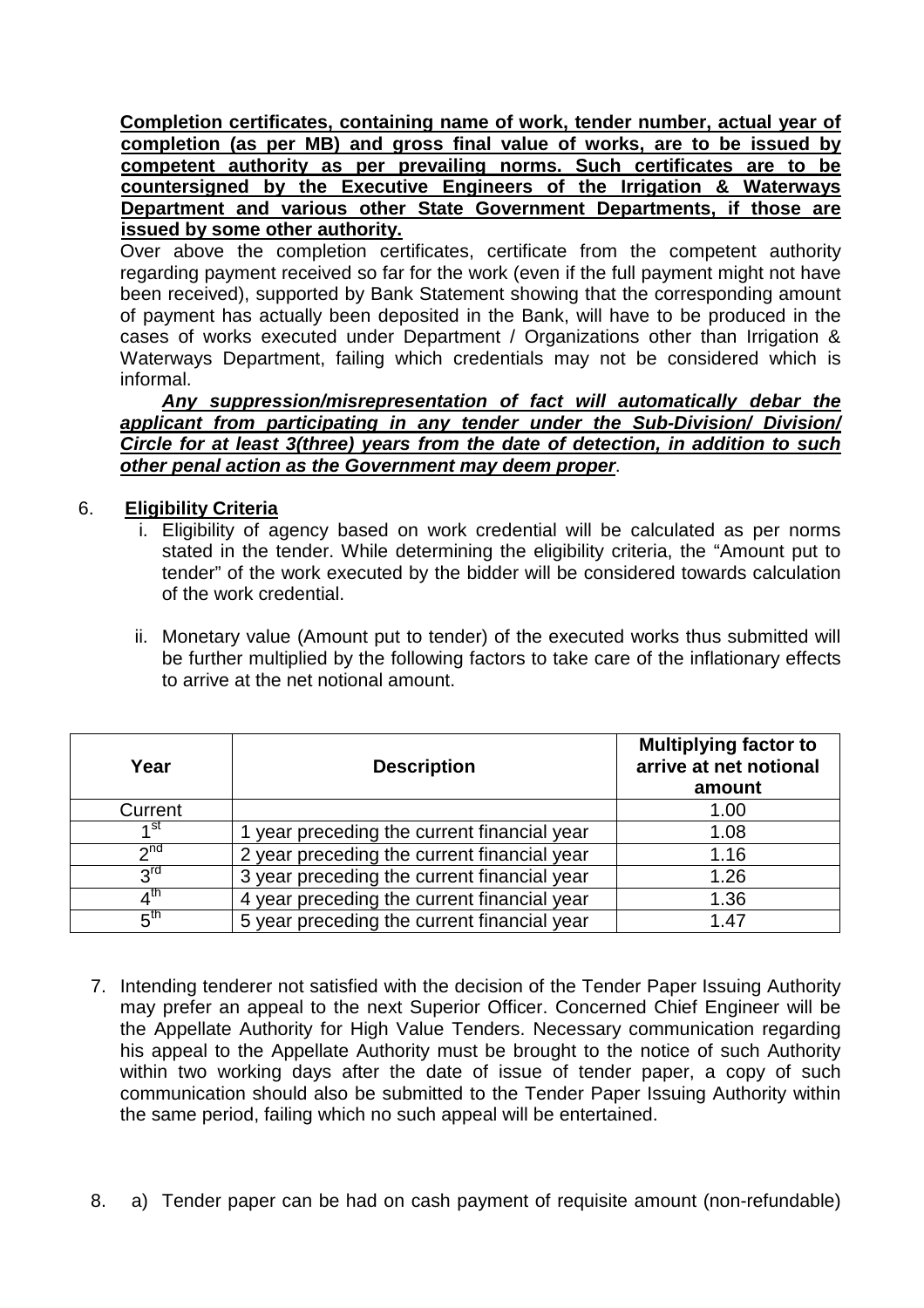in the office of the undersigned by the intending tenderers or by their duly authorized representatives whose application have been qualified for issuance of tender paper.

- b) No tender paper will be supplied by Post.
- c) No tender paper will be issued on the date of opening of tenders after expiry of date and time mentioned in the Notice. Before submitting any tender, the intending tenderers should make themselves acquainted, thoroughly, with the local conditions prevailing, by actual inspection of the site and take into considerations all aspects including transportation of materials, communicating facilities, climate conditions, nature of soil, availability of local labourers and market rate prevailing in the locality etc. as no claim whatsoever will be entertained on these accounts, afterwards. In this connection the intending tenderers may contact the office of the undersigned up to 04.07.2022 between 11:30 hours and 16:00 hours on any working day.

9. a) The tenderer should quote the rate both in figures and in words on the basis of percentage above/below or At Par on the Schedule of Rates attached with the Tender Form and also in the space provided in the Tender Form. **The rate should be quoted in one single hand writing and preferably with the same ink. Rates quoted in different hand writing shall be treated as informal.**

- **b) Any tender containing over writing is liable to be rejected.**
- **c) All corrections are to be attested under the dated signature of the Tenderer without which tender may be informal.**
- d) When a Tenderer signs his Tender in an Indian Language, the total amount tendered should also be written in the same language. In the case of illiterate Tenderer, the rates tendered should be attested should by a witness.
- e) The tenderer who will sign on behalf of a Company or Firm, must produce the registered documents (within 3 days from the date of opening the tender) in support of his competency to enter into an Agreement on behalf of the Company or the Firm under the Indian Partnership Act, failing which the Tender will not be considered and the deposited Earnest Money will be forfeited.
- f) Any letter or other instrument submitted, separately, in modification of the sealed tender may not be entertained.
- g) The Tenderer should submit at the time of submission of his tender showing the Technical Staff to be maintained for the work, with their technical qualifications, failing which the tender may be liable to be rejected.
- h) Conditional Tender, which does not fulfill any of the above conditions, and is incomplete in any respect, is liable to summarily rejected.
- i) VAT, Royalty, Building & other Construction Workers' Cess and all other statutory Levy/Cess etc. will have to be borne by the Contractor (he/she will have to produce necessary documentary evidence of his having done so at the time of receiving the final payment for the work). It may further be noted that if VAT Registration Certificate is produced before receiving payment, 3% deduction as per Government Order or as may be notified by the Finance Department from time to time will be made, otherwise such deduction shall be 5% as per present norms, or as may be prescribed by the Finance Department.
- j) The Tender Accepting Authority does not bind himself to accept the lowest tender and reserves the right to reject any or all of the tenders received, without assigning any reason whatsoever to the intending Tenderers and also reserves the right to distribute the work amongst more than one Tenderers.
- k) The Tenderer will have to, if so desired by the Tender Accepting Authority, submit his analysis to justify the rate quoted by him.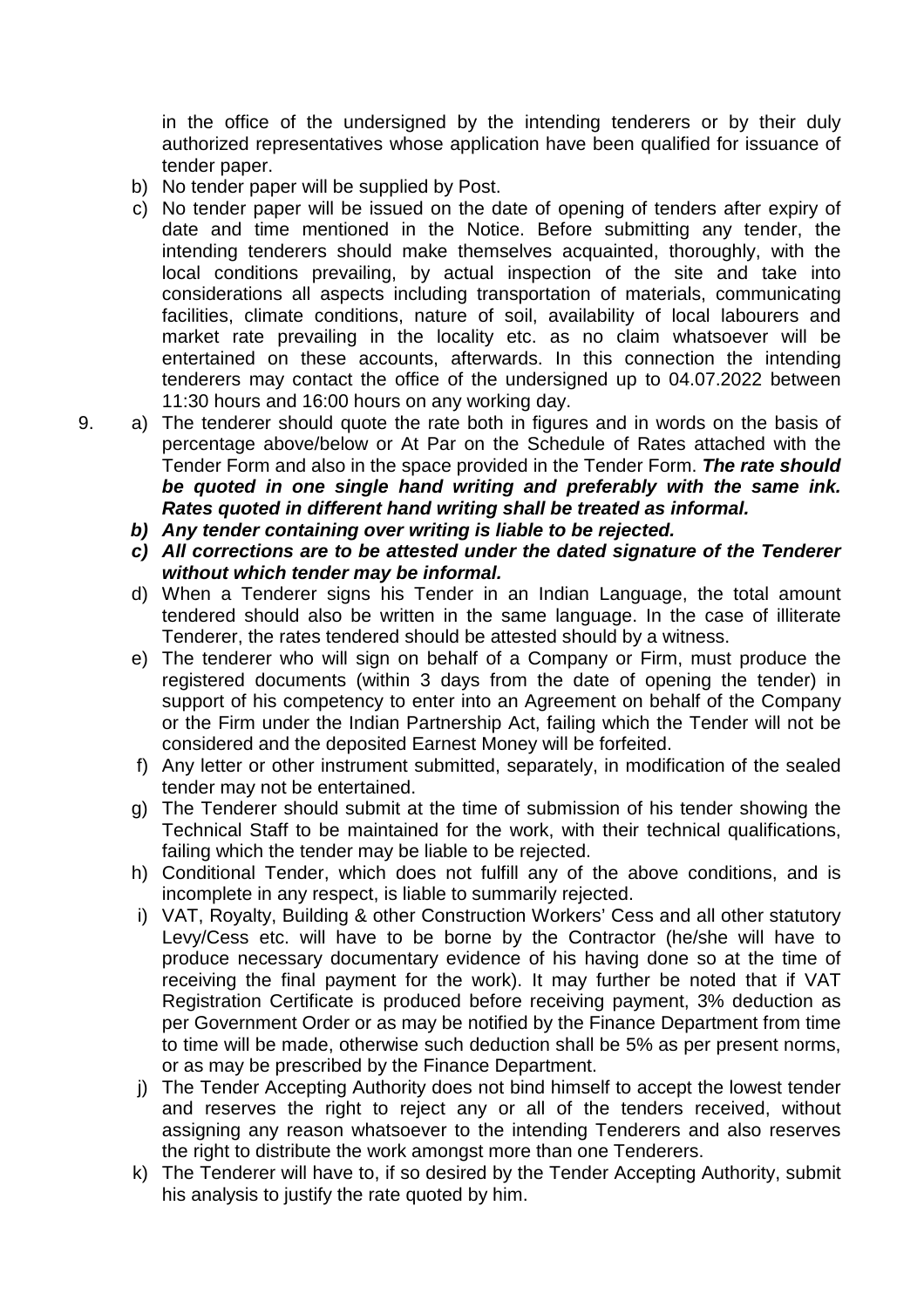- l) The Tenders will be opened, as specified in the list of works, in presence of the participating tenderers or their duly authorised representatives, who may be present at the time of opening and who may also put their signatures in the Tender Opening Register.
- m) The successful tenderer will have to execute the duplicate/ triplicate/ quadruplicate copies of his tender which will have to be obtained by additional cash payment in the office of the Sub-Divisional Officer, Canning Irrigation Sub-Division, within 7(seven) days from the date of receipt of the intimation of acceptance of his tender, failing which the Earnest Money shall forthwith stand forfeited in favour of the Government and the communication of acceptance of the tender shall automatically stand cancelled.
- n) If any tenderer withdraws his tender before its acceptance or refuses/fails to convert it into a contract within a reasonable time, without giving any satisfactory explanation for such withdrawal/refusal/failure, he shall be disqualified for submitting any tender in this Sub-Division/Division/Circle for a minimum period of one year and his case will be referred to the Government for order as to what further action will be taken against him.
- o) The successful tenderer will have to abide by the provisions of the West Bengal Contract Labour (Regulation and Abolition) Rules, 1972 and such other Acts as may be applicable, as will be in force from time to time.
- p) Materials such as Cement, Steel materials, R.C.C. Hume Pipes, M.S. Sheet Piles, etc., if available in stock, will be issued by the Department to the Contractor for the work as per Issue Rate fixed by the Engineer-in-Charge. Site of issue of materials as mentioned in the list of materials to be supplied departmentally to the contractor is furnished with the tender documents for the work. Any other materials not listed therein, if supplied by the Department, the Issue Rate for such material will be fixed by the Engineer-in-Charge, value of which shall be recovered by the department. If above materials are not available in stock, contractors will have to supply the same at site at his own cost as per specification approved by the Engineer-in-Charge.
- q) Hire charges for Tools & Plants Machinery, if issued departmentally, will be recovered from the contractor at such rates as will be fixed by the Engineer-in-Charge. The period of hire charges of all Tools & Plants Machinery issued from the Government godown will be counted from the date of their issuance from the Godown and up to the date of return into the same godown and the hire charges will be recovered from the contractor, accordingly. All Tools & Plants, Machinery issued to the contractor must be returned in good condition. In the case of any damage, the cost of repair to such damage or replacement will be recovered from the contractor.
- r**) In the following cases a tender may be declared informal and unacceptable.** 
	- **i) Correction, alterations, additions, etc. if not attested by the Tenderer.**
	- **ii) Earnest Money in the form of T. R. Challan, D.C.R/Demand Draft, etc. which are short deposited and/or not deposited in favour of the Executive Engineer-I, Joynagar Irrigation Division.**
	- **iii) If the Tender Form is not properly filled in respect of the general description of the work, Estimated Cost, Rate of deduction of Security Deposit, etc. in page-2 and other pages as are required to be filled in.**
	- **iv) If the specified pages of the Tender Document are not signed by the tenderer.**
	- **v) If the tender is not submitted in a Cover properly sealed and the name of the work is not indicated on the cover.**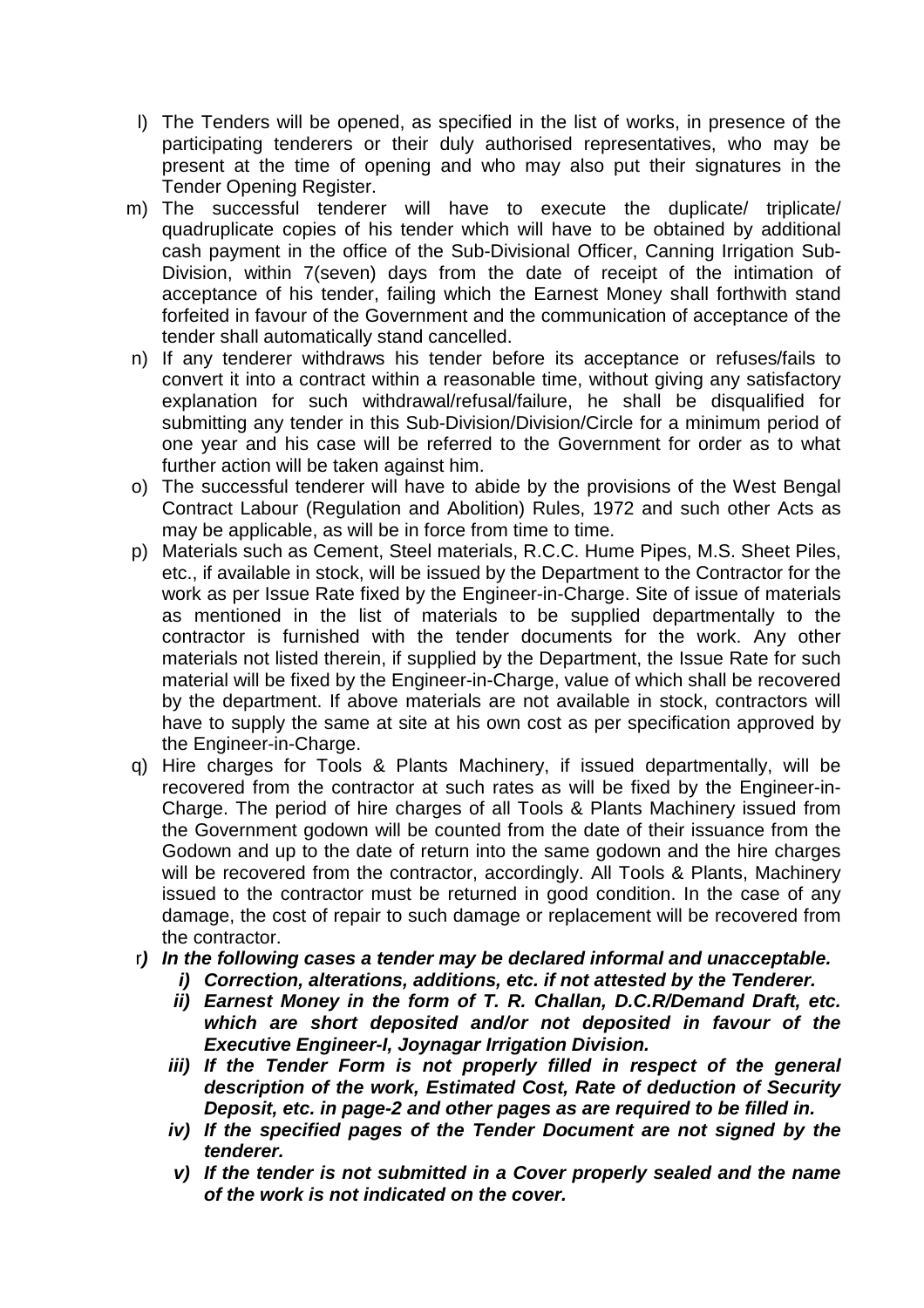- s) To verify the competency, capacity and financial stability of the intending tenderer(s), the Tender Paper Issuing Authority may demand production of any necessary document(s) as it may deem necessary.
- t) The payment of R/A as well as Final Bill for any work will be made according to the availability of fund and no claim due to delay in payment will be entertained.
- u) As per G.O. No. 1627(8)/1A dated  $26<sup>th</sup>$  November, 2001 of Irrigation & Waterways Department, Government of West Bengal, Clause 25 of Tender Memo No. 2911 stands deleted in respect of contract of value less than Rs. 100.00 lakh.
- v) Normally, Tender Paper for not more than one work in any one NIT will be issued to an applicant, who may indicate the Sl. Nos. of the work in the order of priority. However, depending on response to various serials in the NIT, Tender Paper Issuing Authority may issue Tender Paper for any serial even though it may not be preferred by the applicant.
- **w) Vat Registration and PAN No of a contractor must be stamped on cover page of Tender Form.**
- **N.B. : During Tender process any paper if found fraudulent, the candidature may be summarily cancelled. Categorization of works**: (The list below is only indicative and not exhaustive)
	- 1. **Earthwork :** Earthwork in excavation/filling for embankment, canal, drainage channels executed under Irrigation and Waterways Department.
	- 2. **Protection works :** All kinds of river/channel bank/embankment protection works (with boulder, CC blocks, revetment works, sausages, brick blocks, dry brick pitching, etc.).
	- 3. **Lining Work :** All kinds of water face lining/brick block pitching/dry brick pitching, in irrigation canal/drainage channel, etc.
	- 4. **Hydraulic Structures :** Aqueducts, Regulators, Syphons, Bridges, across, Waterways, Sluices, Dams, Barrages, etc
	- 5. **M.S. Structural Works etc. :** Gates of all kinds, electrical installations, pumps and allied machinery.

Subin 822

Sub-Divisional Officer Canning (I) Sub-Division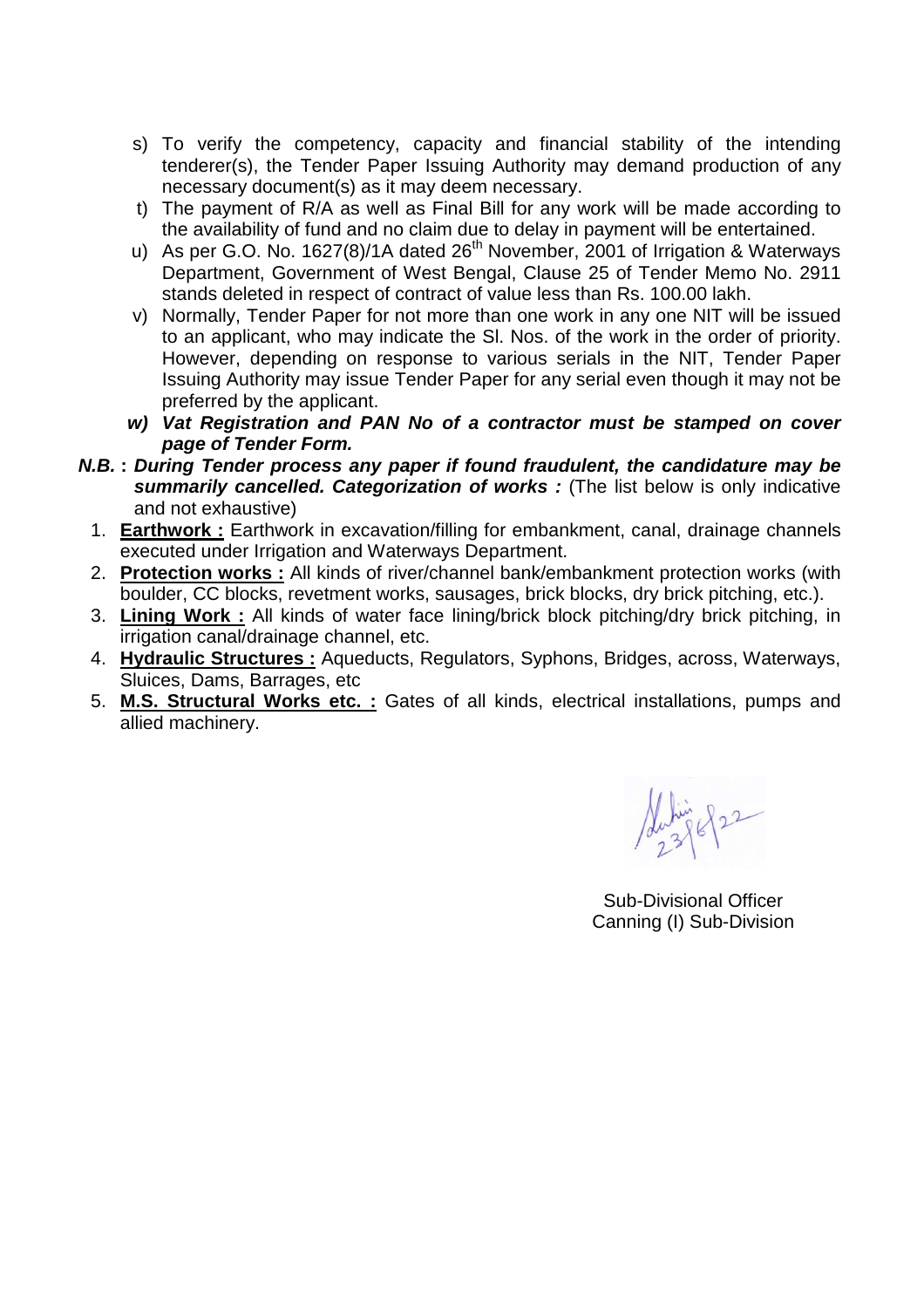# **Government of West Bengal Irrigation & Waterways Directorate Office of the Sub-Divisional Officer Canning Irrigation Sub-Division Canning, South 24 Parganas**

### **Salient points regarding N.I.T. No. 02 of 2022-23 of Sub-Divisional Officer, Canning Irrigation Sub-Division**

| (Circulated vide Memo. No. 287, Dated - 23.06.2022)                    |                                                                                                        |
|------------------------------------------------------------------------|--------------------------------------------------------------------------------------------------------|
| 1. Name of work                                                        | : As per list attached                                                                                 |
| 2. Amount put to Tender                                                | $: -Do -$                                                                                              |
| 3. Earnest Money                                                       | $: -Do -$                                                                                              |
| 4. Tender Form No.                                                     | $: -Do -$                                                                                              |
| 5. Cost of Tender Form etc.                                            | $: -$ Do $-$                                                                                           |
| 6. Time allowed for completion of work                                 | $: -$ Do $-$                                                                                           |
| 7. Contractors entitled                                                | $: -Do -$                                                                                              |
| 8. Accepting Authority                                                 | : Sub-Divisional Officer,<br><b>Canning Irrigation Sub-Division</b>                                    |
| 9. Last date of receiving application                                  | $: 29.06.2022$ up to 2:00 PM                                                                           |
| 10. Last date of purchasing Tender Form etc.: 04.07.2022 up to 4:00 PM |                                                                                                        |
| 11. Date & time of dropping Tender                                     | $: 06.07.2022$ up to 2:00 PM                                                                           |
| 12. Date & time of opening Tender                                      | $: 06.07.2022$ at 3:00 PM                                                                              |
| 13. Application for purchase of Tender Form                            | : To be addressed to the<br><b>Sub-Divisional Officer,</b><br><b>Canning Irrigation Sub-Division.</b>  |
| 14. Authority of issuance of Tender Form                               | : As per I.& W. Deptt.'s, : Memo.<br>No. 24(8)-IB IW/O/IB-Misc-38/2011<br>Dated: 07/05/2014            |
| 15. Tender Form to be Purchased from                                   | : Office of the Sub-Divisional Officer,<br><b>Canning Irrigation Sub-Division.</b>                     |
| 16. Dropping of Tender Form                                            | : Office of the Sub-Divisional Officer,<br><b>Canning Irrigation Sub-Division.</b>                     |
| 17. Opening of Tender                                                  | : By the Sub-Divisional Officer,<br><b>Canning Irrigation Sub-Division</b><br>on 06.07.2022 at 3:00 PM |

 $822$ 

Sub-Divisional Officer Canning (I) Sub-Division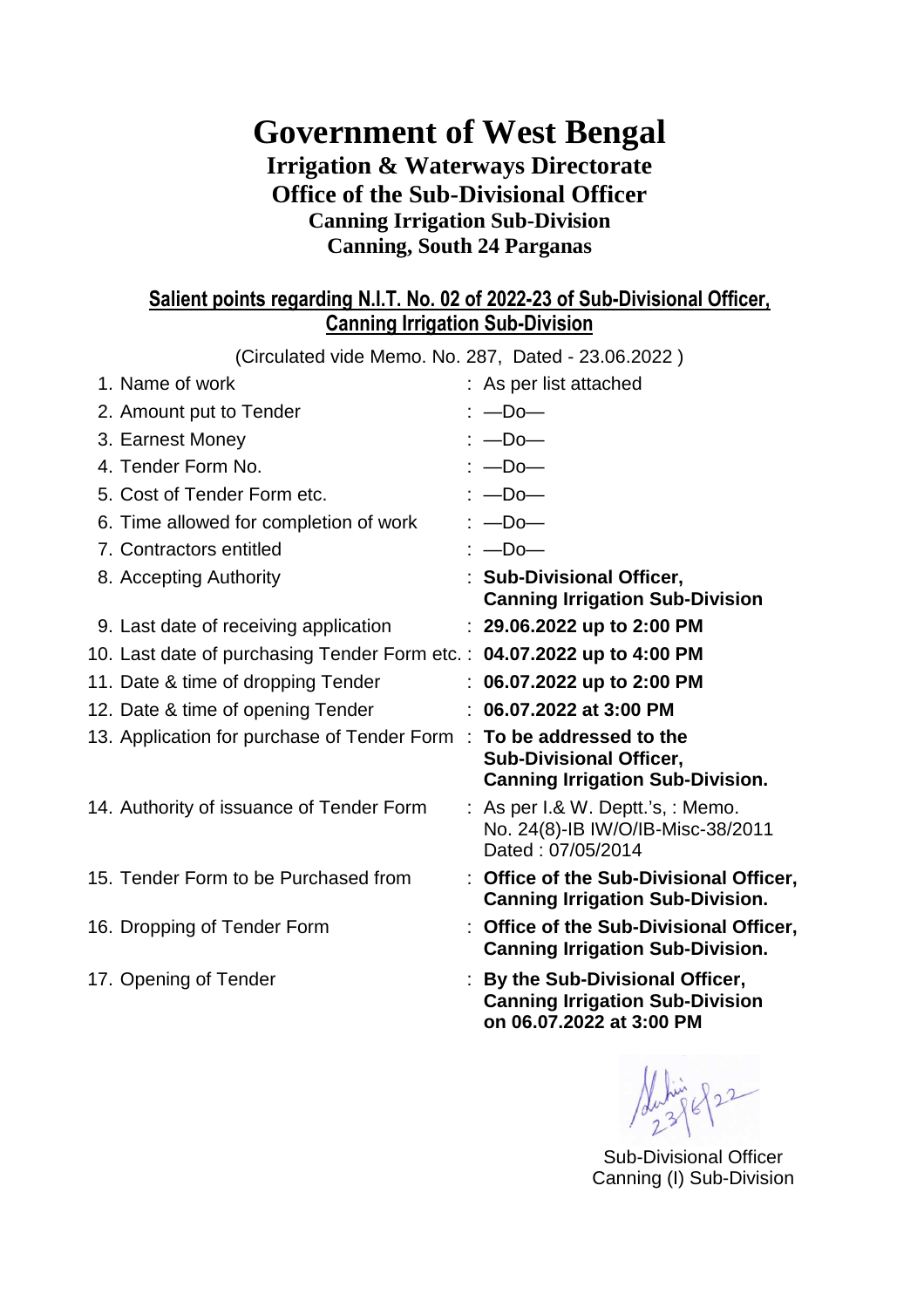#### **Memo No. 287/1(11)** Dated : 23.06.2022

Copy forwarded for information and necessary action with the request to display the N.I.T. No. 02 of 2022-23 in the office Notice Board of concerning office for wide circulation.

- 1. The Superintending Engineer, Eastern Circle, I&W. Dte., Govt. of West Bengal.
- 2. The Executive Engineer I, Joynagar Irrigation Division.
- 3. The Sub-Divisional Officer, Canning Sub-Division.
- 4. The B.D.O. Canning II Block.
- 5. The Savapati Canning I Panchayet Samity.
- 6. S.D.O., Kuemari Irrigation Sub-Division.
- 7. S.D.O., Gosaba Irrigation Sub-Division.
- 8. S.D.O., Basanti Irrigation Sub-Division.
- 9. S.D.O., Raidighi Irrigation Sub-Division.
- 10. S.D.O., Kultala Irrigation Sub-Division.
- 11. Notice Board, Canning Irrigation Sub-Division.

822

Sub-Divisional Officer Canning (I) Sub-Division